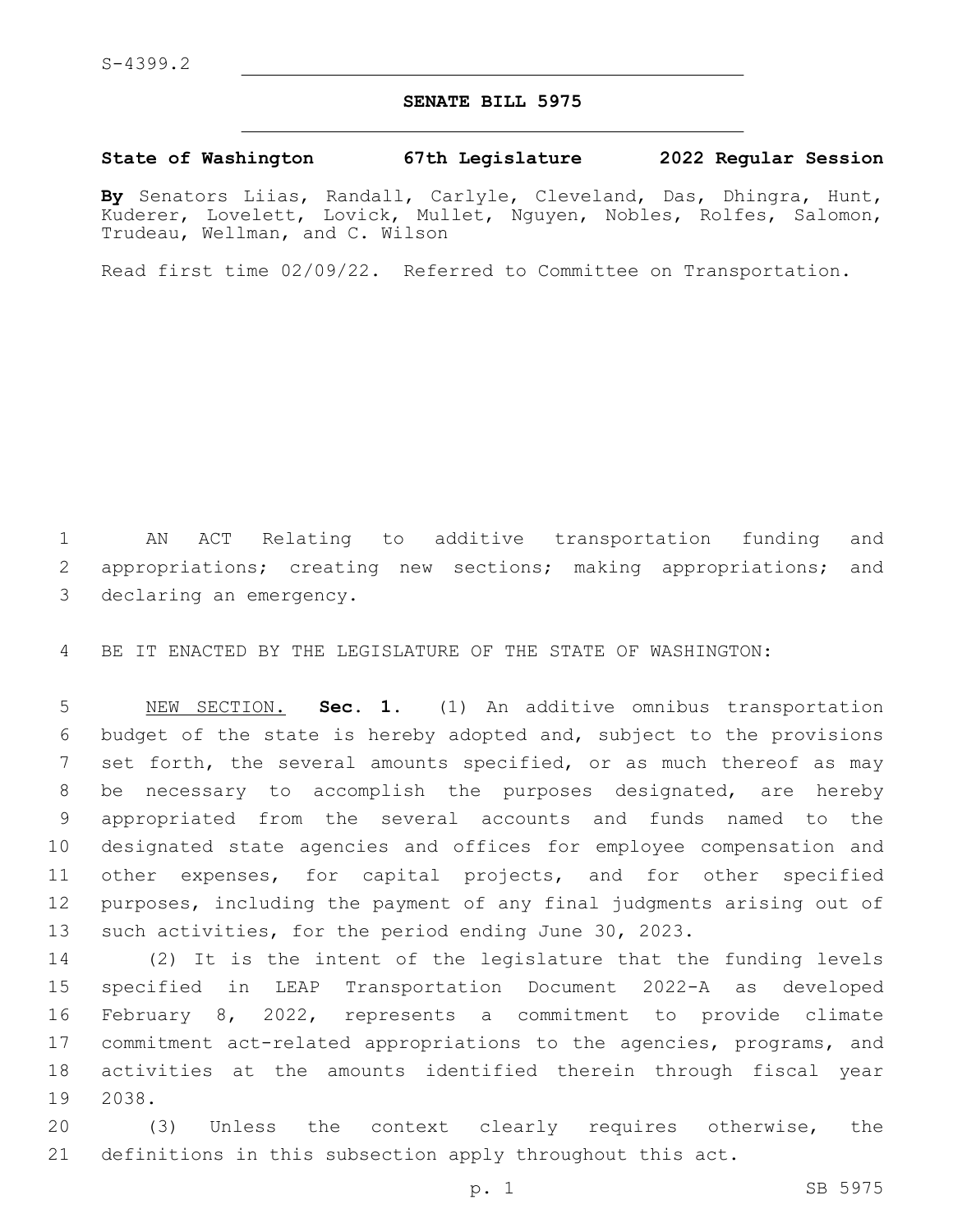(a) "Fiscal year 2022" or "FY 2022" means the fiscal year ending 2 June 30, 2022.

 (b) "Fiscal year 2023" or "FY 2023" means the fiscal year ending June 30, 2023.4

(c) "FTE" means full-time equivalent.5

 (d) "Lapse" or "revert" means the amount shall return to an 7 unappropriated status.

 (e) "Provided solely" means the specified amount may be spent only for the specified purpose. Unless otherwise specifically authorized in this act, any portion of an amount provided solely for a specified purpose that is not expended subject to the specified conditions and limitations to fulfill the specified purpose shall 13 lapse.

 (f) "Reappropriation" means appropriation and, unless the context clearly provides otherwise, is subject to the relevant conditions and 16 limitations applicable to appropriations.

 (g) "LEAP" means the legislative evaluation and accountability 18 program committee.

**2021-2023 FISCAL BIENNIUM**

# **GENERAL GOVERNMENT AGENCIES—OPERATING TRANSPORTATION AGENCIES—OPERATING**

NEW SECTION. **Sec. 201. FOR THE DEPARTMENT OF LICENSING**

23 Move Ahead WA Flexible Account—State Appropriation . . . . \$1,691,000 The appropriations in this section are subject to the following 25 conditions and limitations:

 (1) \$550,000 of the move ahead WA flexible account—state appropriation is provided solely for an interagency transfer to the department of children, youth, and families to provide driver's license support to a larger population of foster youth than is currently being served. Support services include reimbursement of driver's license issuance costs, fees for driver training education, 32 and motor vehicle liability insurance costs.

 (2) \$1,000,000 of the move ahead WA flexible account—state appropriation is provided solely for estimated implementation costs 35 associated with new revenues.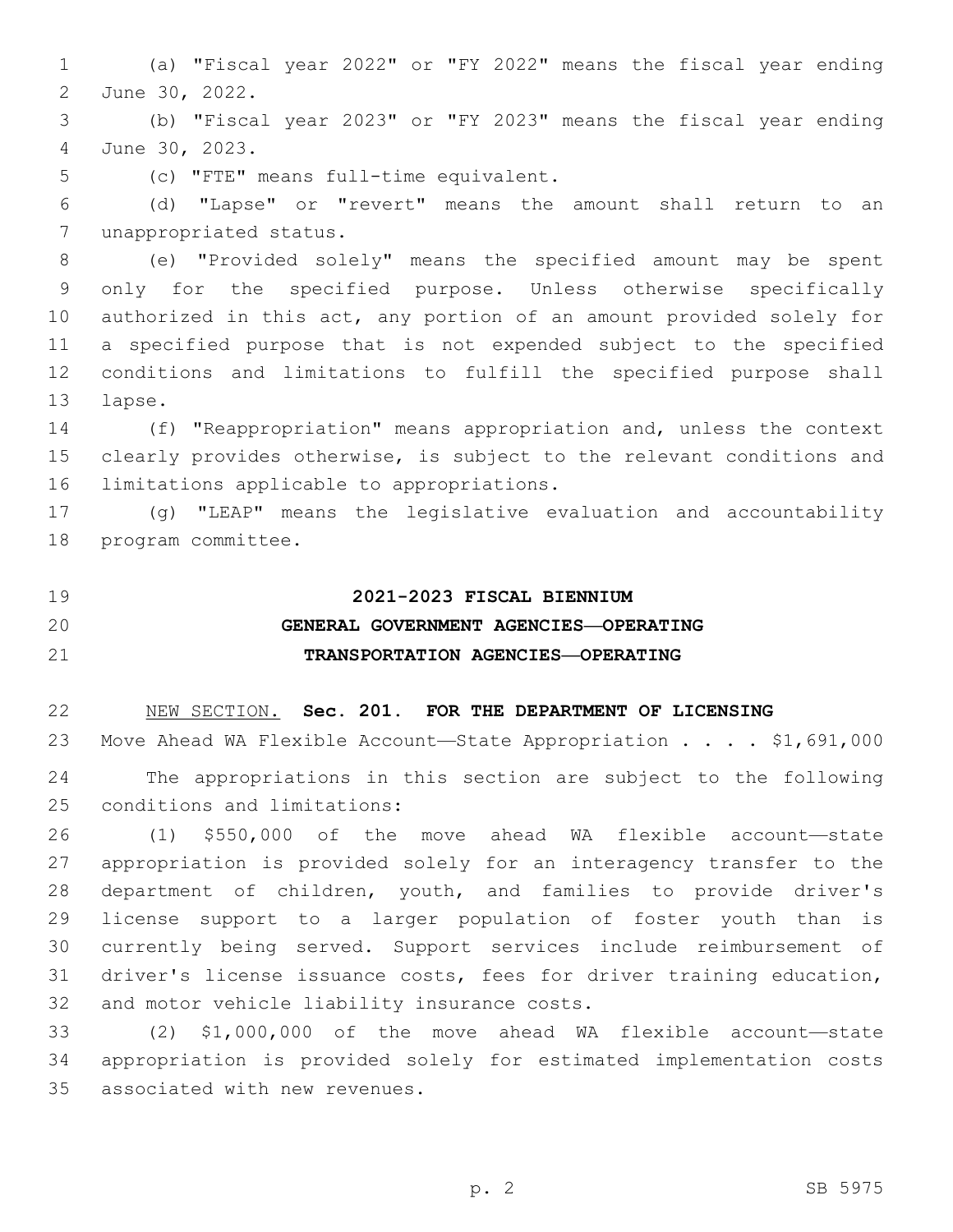(3) \$141,000 of the move ahead WA flexible account—state appropriation is provided solely for Substitute Senate Bill No. 5815 (homeless identicard).3

## NEW SECTION. **Sec. 202. FOR THE TRANSPORTATION COMMISSION**

 Within the parameters established by RCW 47.56.880, the commission shall review toll revenue performance on the Interstate 405 and state route number 167 corridor and adjust Interstate 405 tolls as appropriate to increase toll revenue to provide sufficient funds for payments of future debt pursuant to RCW 47.10.896 and to support improvements to the corridor. The commission may consider 11 adjusting maximum toll rates, minimum toll rates, time-of-day rates, restricting direct access ramps to transit and HOV vehicles only, or any combination thereof, in setting tolls to increase toll revenue.

## NEW SECTION. **Sec. 203. FOR THE DEPARTMENT OF COMMERCE**

15 Move Ahead WA Flexible Account—State Appropriation . . . . \$10,000

 The appropriation in this section is subject to the following conditions and limitations: \$10,000 of the move ahead WA flexible account—state appropriation is provided solely to prepare to award funds for facilities engaged in research, development, or manufacturing of new sustainable aviation technologies. The purpose is to support adoption of zero emissions aircraft and sustainable aviation fuels, reduce harmful aviation-related emissions, and reduce the aviation industry's reliance on fossil fuels. Sustainable aviation projects may include, but are not limited to: (1) Facilities or equipment for development of batteries and electric motors for aviation; (2) facilities or equipment for development of sustainable aviation fuel; or (3) hydrogen electrolyzers and storage. The department must select projects, which may include planning, to propose to the legislature for funding. The department shall submit a report to the transportation committees of the legislature by December 1, 2022, identifying the selected sustainable aviation 32 projects for funding by the legislature.

# NEW SECTION. **Sec. 204. FOR THE DEPARTMENT OF TRANSPORTATION— AVIATION—PROGRAM F**

| 35 Aeronautics Account-State Appropriation. \$1,000,000        |  |
|----------------------------------------------------------------|--|
| 36 Move Ahead WA Flexible Account-State Appropriation \$10,000 |  |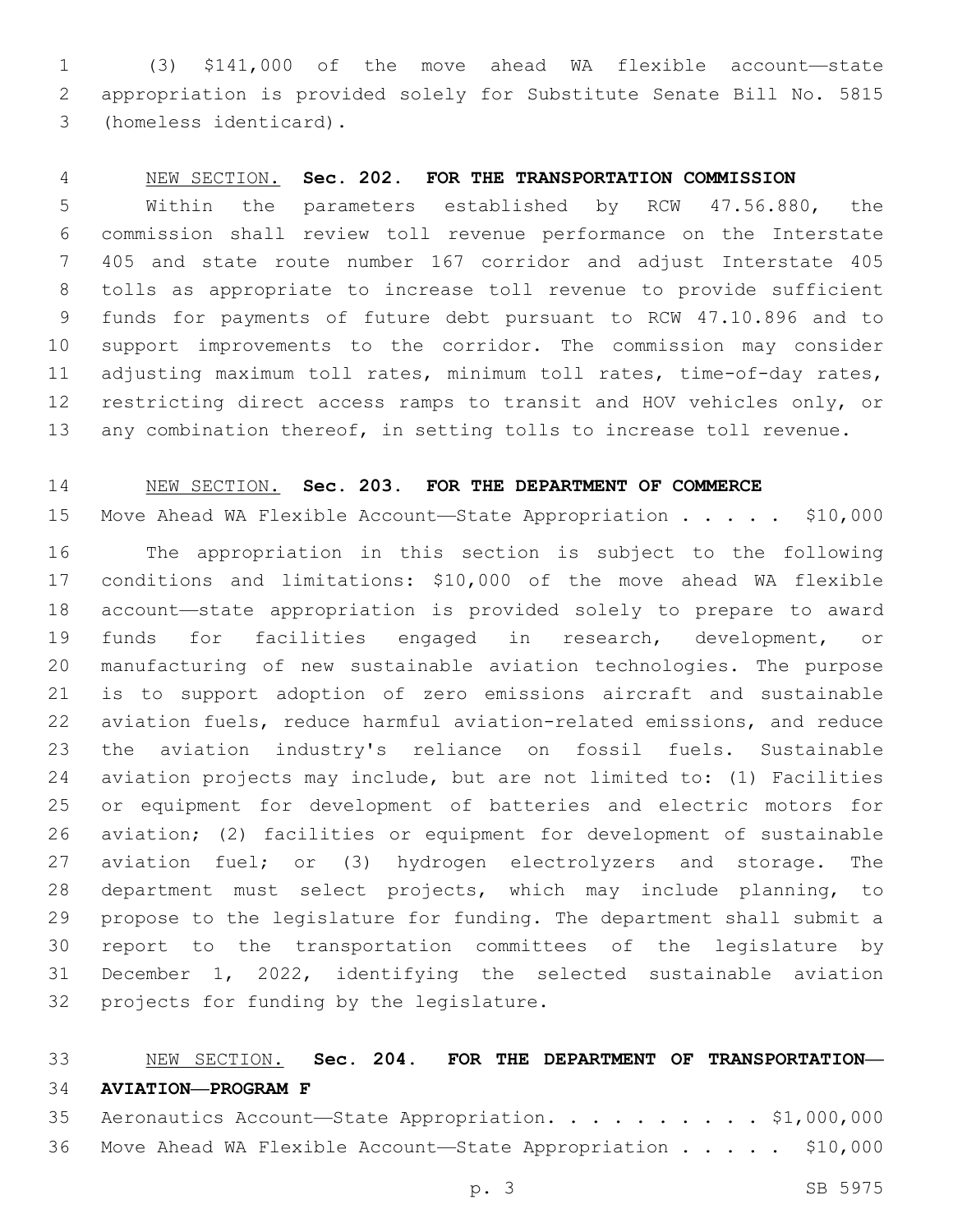TOTAL APPROPRIATION. . . . . . . . . . . . . . . . \$1,010,000

 The appropriation in this section is subject to the following conditions and limitations: \$10,000 of the move ahead WA flexible account—state appropriation is provided solely for the creation of a sustainable aviation grant program for airports. The purpose of the grant program is to support adoption of zero emissions aircraft and sustainable aviation fuels, reduce harmful aviation-related emissions, and reduce the aviation industry's reliance on fossil fuels. Sustainable aviation projects may include, but are not limited to: (1) Sustainable aviation fuel storage; (2) electrification of ground support equipment; (3) electric aircraft charging infrastructure; (4) airport clean power production; or (5) electric vehicle charging stations whose infrastructure also supports ground support equipment and electric aircraft charging. The department must select projects, which may include planning, to propose to the legislature for funding. The department shall submit a report to the transportation committees of the legislature by December 1, 2022, identifying the selected sustainable aviation projects for funding by 19 the legislature.

# NEW SECTION. **Sec. 205. FOR THE DEPARTMENT OF TRANSPORTATION— HIGHWAY MAINTENANCE—PROGRAM M**

22 Move Ahead WA Account-State Appropriation . . . . . . . \$47,000,000

# NEW SECTION. **Sec. 206. FOR THE DEPARTMENT OF TRANSPORTATION— TRAFFIC OPERATIONS—PROGRAM Q**

25 Move Ahead WA Account—State Appropriation . . . . . . . \$3,100,000

 NEW SECTION. **Sec. 207. FOR THE DEPARTMENT OF TRANSPORTATION— TRANSPORTATION MANAGEMENT AND SUPPORT—PROGRAM S**

28 Move Ahead WA Flexible Account—State Appropriation . . . . \$2,000,000

# NEW SECTION. **Sec. 208. FOR THE DEPARTMENT OF TRANSPORTATION— TRANSPORTATION PLANNING, DATA, AND RESEARCH—PROGRAM T**

Move Ahead WA Flexible Account—State Appropriation . . . . \$2,500,000

## NEW SECTION. **Sec. 209. FOR THE DEPARTMENT OF TRANSPORTATION— CHARGES FROM OTHER AGENCIES—PROGRAM U**

- 
- 34 Move Ahead WA Flexible Account-State Appropriation . . . . \$2,000,000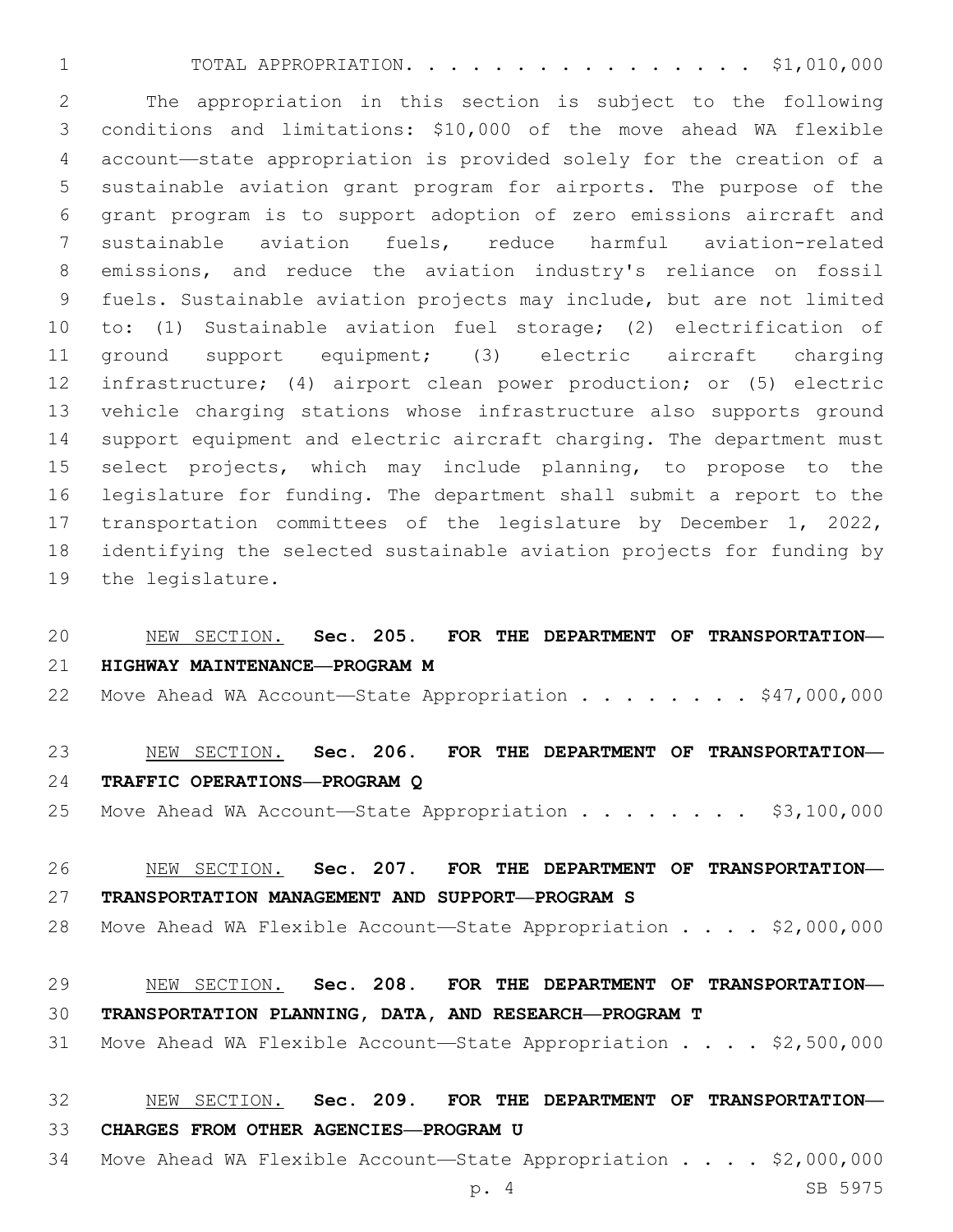NEW SECTION. **Sec. 210. FOR THE DEPARTMENT OF TRANSPORTATION— PUBLIC TRANSPORTATION—PROGRAM V**

Climate Transit Programs Account—State Appropriation . . \$54,260,000

 The appropriations in this section are subject to the following 5 conditions and limitations:

 (1) \$4,680,000 of the climate transit programs account—state appropriation is provided solely for the projects and activities as listed in LEAP Transportation Document 2022-NL-3 as developed 9 February 8, 2022.

 (2) \$14,120,000 of the climate transit programs account—state appropriation is provided solely for newly selected special needs 12 grants.

 (3) \$29,750,000 of the climate transit programs account—state appropriation is provided solely for transit support grants.

 (4) \$4,710,000 of the climate transit programs account—state appropriation is provided solely for newly selected green 17 transportation grants.

 (5) \$1,000,000 of the climate transit programs account—state appropriation is provided solely for newly selected transit coordination grants. The department shall give priority to grant proposals that promote the formation of joint partnerships between transit agencies or merge service delivery across entities.

 NEW SECTION. **Sec. 211. FOR THE DEPARTMENT OF TRANSPORTATION— MARINE—PROGRAM X**

25 Move Ahead WA Flexible Account-State Appropriation . . . \$22,000,000

### **TRANSPORTATION AGENCIES—CAPITAL**

 NEW SECTION. **Sec. 301. FOR THE TRANSPORTATION IMPROVEMENT BOARD** 28 Climate Active Transportation Account-State 29 Appropriation . . . . . . . . . . . . . . . . . . \$3,440,000 The appropriations in this section are subject to the following conditions and limitations: The entire climate active transportation account—state appropriation is provided solely for newly selected 33 complete streets grants.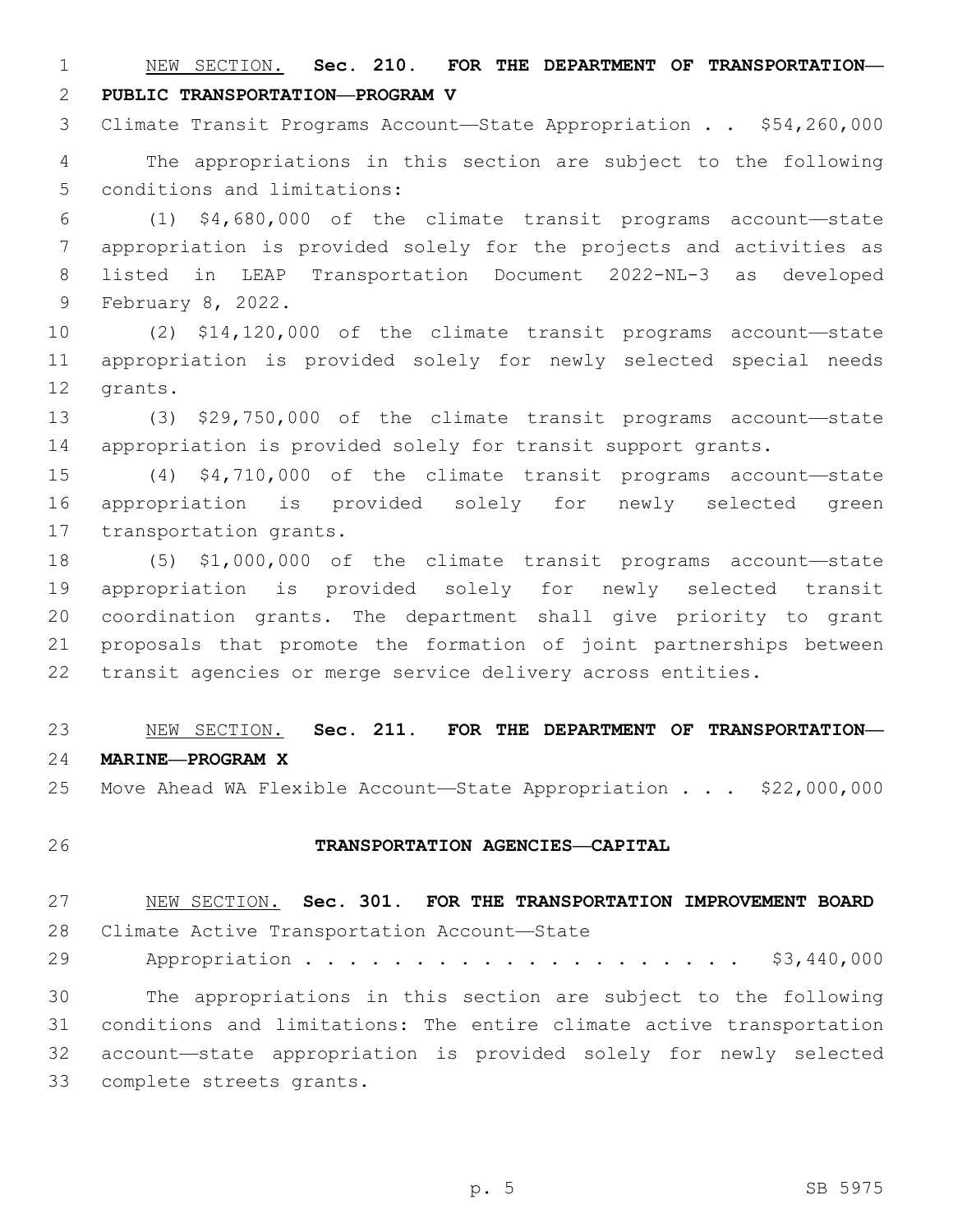NEW SECTION. **Sec. 302. FOR THE DEPARTMENT OF TRANSPORTATION— IMPROVEMENTS—PROGRAM I**

3 Move Ahead WA Account—State Appropriation . . . . . . \$730,000,000 4 Move Ahead WA Account-Federal Appropriation . . . . . \$100,000,000 TOTAL APPROPRIATION. . . . . . . . . . . . . . . \$830,000,000

 The appropriations in this section are subject to the following conditions and limitations: The entire move ahead WA account—state appropriation and move ahead WA account—federal appropriation are provided solely for the state highway projects and activities as listed in LEAP Transportation Document 2022 NL-1 as developed 11 February 8, 2022.

## NEW SECTION. **Sec. 303. FOR THE DEPARTMENT OF TRANSPORTATION— PRESERVATION—PROGRAM P**

14 Move Ahead WA Account—Federal

15 Appropriation . . . . . . . . . . . . . . . . . \$101,000,000

 The appropriation in this section is subject to the following conditions and limitations: The entire move ahead WA account—federal appropriation is provided solely for the state highway preservation projects and activities as listed in LEAP Transportation Document 20 2022 NL-1 as developed February 8, 2022.

# NEW SECTION. **Sec. 304. FOR THE DEPARTMENT OF TRANSPORTATION— WASHINGTON STATE FERRIES CONSTRUCTION—PROGRAM W**

23 Move Ahead WA Flexible Account-State Appropriation . . . \$25,000,000

 The appropriation in this section is subject to the following 25 conditions and limitations:

 (1) \$10,000,000 of the move ahead WA flexible account—state appropriation is provided solely for vessel and terminal preservation 28 projects.

 (2) \$15,000,000 of the move ahead WA flexible account—state appropriation is provided solely for the sixth hybrid electric 31 Olympic class vessel.

# NEW SECTION. **Sec. 305. FOR THE DEPARTMENT OF TRANSPORTATION— RAIL—PROGRAM Y**

34 Move Ahead WA Flexible Account—State Appropriation . . . . \$8,500,000

35 Carbon Emissions Reduction Account-State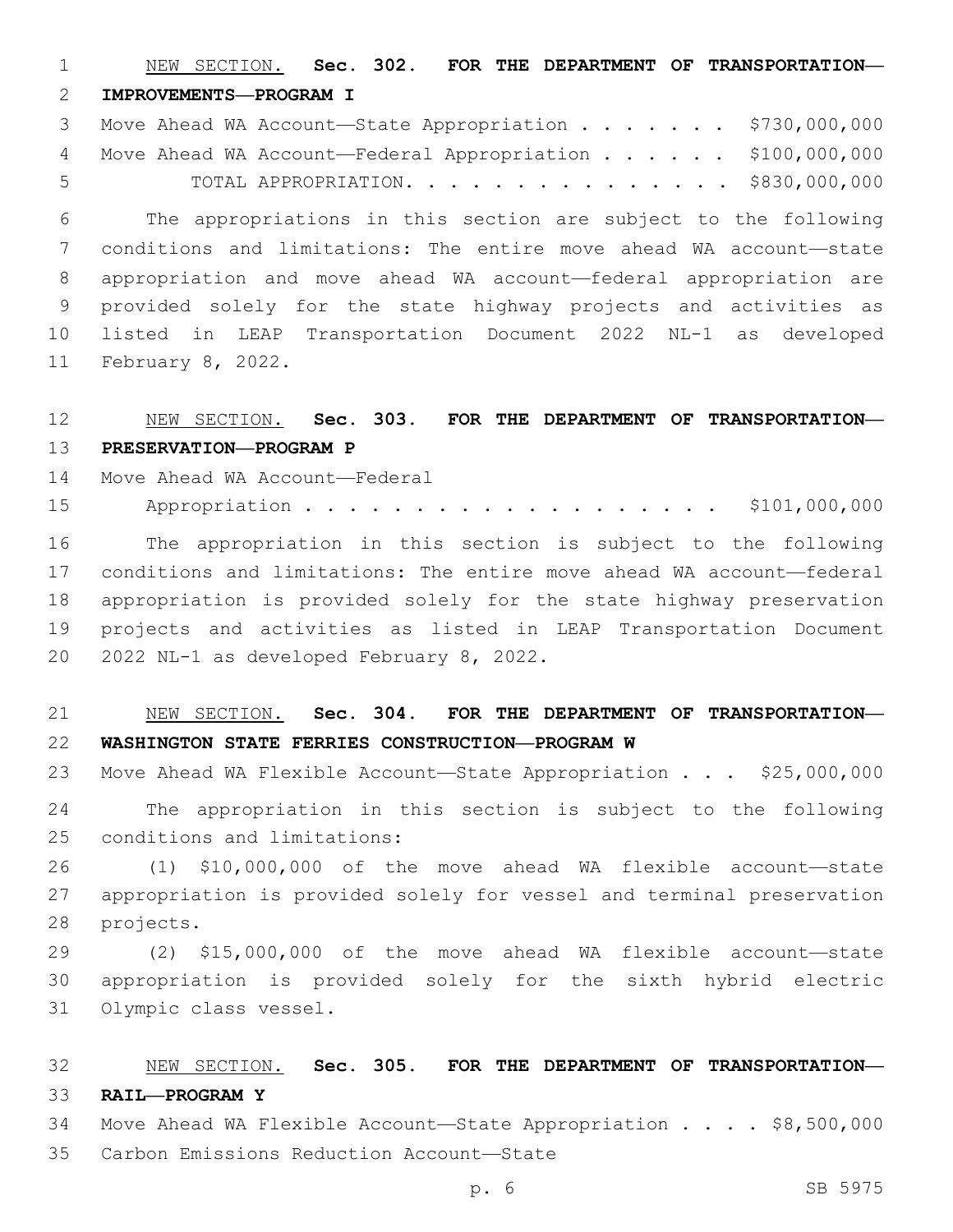1 Appropriation . . . . . . . . . . . . . . . . . . \$50,000,000 TOTAL APPROPRIATION. . . . . . . . . . . . . . . \$58,500,000

 The appropriation in this section is subject to the following conditions and limitations:4

 (1) The entire move ahead WA flexible account—state appropriation in this section is provided solely for the rail projects and activities as listed in LEAP Transportation Document 2022 NL-1 as 8 developed February 8, 2022.

 (2) \$50,000,000 of the carbon emissions reduction account—state appropriation is provided solely for state match contributions to support the department's application for pending federal grant opportunities. These funds are to remain in unallotted status and are 13 available only upon receipt of federal funds.

# NEW SECTION. **Sec. 306. FOR THE DEPARTMENT OF TRANSPORTATION— LOCAL PROGRAMS—PROGRAM Z**

|    | 16 Move Ahead WA Flexible Account-State Appropriation \$127,900,000 |
|----|---------------------------------------------------------------------|
|    | 17 Climate Active Transportation Account-State                      |
|    | Appropriation \$19,360,000                                          |
| 19 | TOTAL APPROPRIATION. \$147,260,000                                  |

 The appropriations in this section are subject to the following 21 conditions and limitations:

 (1) The entire move ahead WA flexible account—state appropriation is provided solely for the local road projects and activities as listed in LEAP Transportation Document 2022 NL-1 as developed 25 February 8, 2022.

 (2) \$6,890,000 of the climate active transportation account—state appropriation is provided solely for newly selected pedestrian and bicycle safety program projects as listed in LEAP Transportation 29 Document 2022 NL-2 as developed February 8, 2022.

 (3) \$6,830,000 of the climate active transportation account—state appropriation is provided solely for newly selected safe routes to 32 school grants.

 (4) \$5,640,000 of the climate active transportation account—state appropriation is provided solely for newly selected pedestrian and 35 bicycle grants.

## **TRANSFERS AND DISTRIBUTIONS**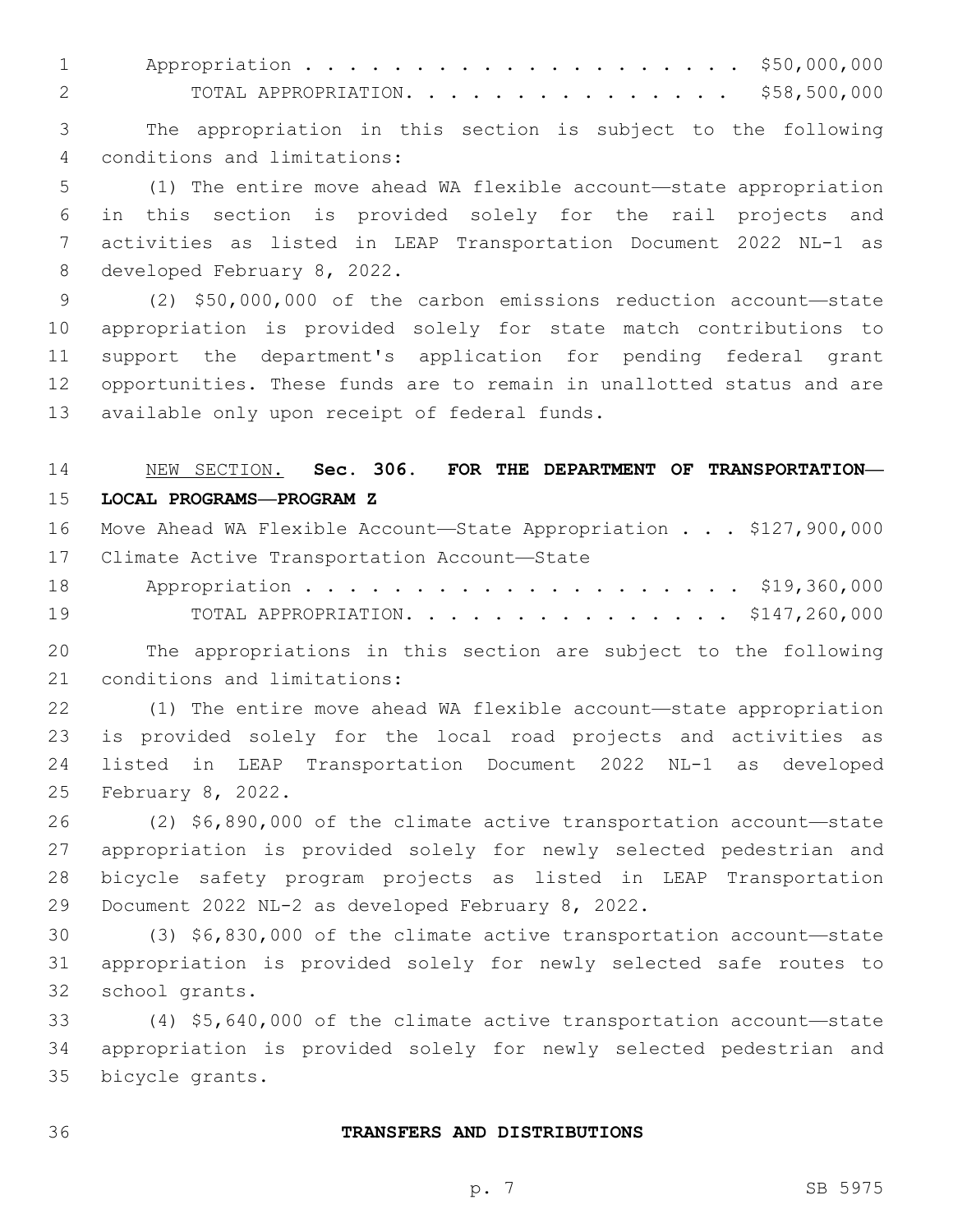NEW SECTION. **Sec. 401. FOR THE STATE TREASURER—ADMINISTRATIVE TRANSFERS**

3 Move Ahead WA Account-State Appropriation:

For transfer to the Puget Sound Ferry4

5 Operations Account-State. . . . . . . . . . . . . . . \$600,000

 The amount transferred in this section represents an estimate of fare replacement revenue to account for the implementation of 18 and 8 under fare-free policies.

## **MISCELLANEOUS**

 NEW SECTION. **Sec. 501.** If any provision of this act or its application to any person or circumstance is held invalid, the remainder of the act or the application of the provision to other persons or circumstances is not affected.

 NEW SECTION. **Sec. 502.** This act is necessary for the immediate preservation of the public peace, health, or safety, or support of the state government and its existing public institutions, and takes effect immediately.

(End of Bill)